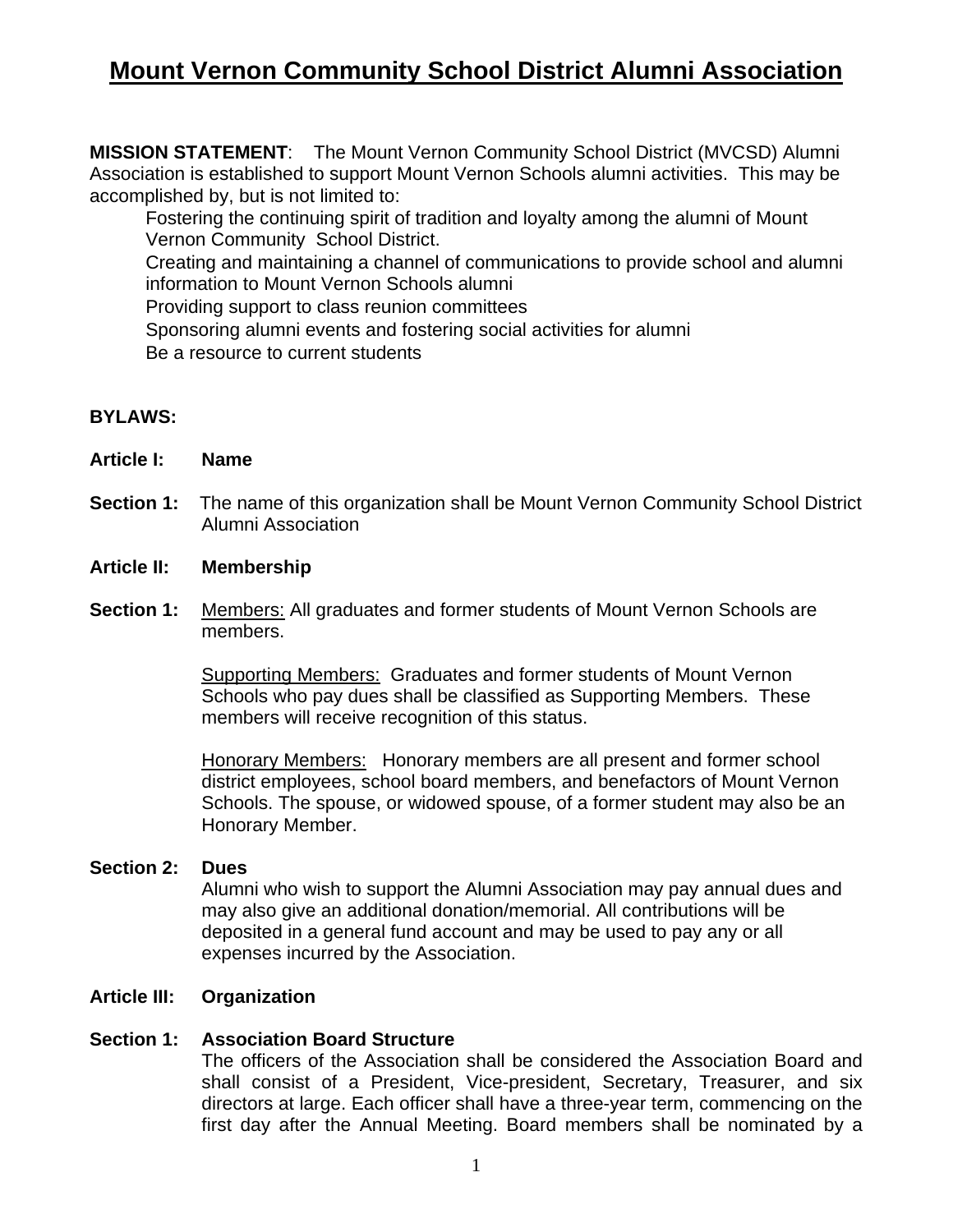nominating committee and elected by majority vote of those present at the annual meeting. Officers shall be elected at a board reorganization meeting at the annual meeting. There are no limits on the number of times an individual may seek election to any office.

## **Section 2: Staff Alumni Communications Director**

A Staff Alumni Communications Director shall be appointed by Mount Vernon Schools Administration. The duties of the Director shall include working with the President to prepare an agenda for meetings, keeping an alumni section on the school's web site, preparation and distribution of an Alumni Newsletter, answering alumni calls to the school, maintaining a current alumni roster, facilitating reunion services, and assisting the Association Board. This is a nonvoting position. The Director will also serve as a school district representative to the Alumni Association.

## **Section 3: Class Representative**

One or more volunteer representatives from each alumni class shall assist in keeping open lines of communication with their respective classmates, coordinate reunion planning with the assistance of the Director, and serve as a link between the Association, the school, and the alumni. Class representatives may be asked to attend alumni meetings and to volunteer to serve on various committees.

## **Section 4: Committees**

The Association Board may establish Ad Hoc Committees as deemed necessary.

# **Article IV: Association Board**

#### **Section 1: Duties**

The Association Board officers are vested with the powers appropriate to their elected office to accomplish the tasks necessary for the successful, day-to-day operations of the Association.

The President shall be the principal officer of the organization, shall preside at all meetings, shall have signatory powers for organization checks, and shall perform other such duties as are incumbent to the office. The past president shall move into a presidential consultant role as a non-voting member of the board for the period of 1 year after expiration of term.

The Vice President shall take the place of the President and shall fulfill those duties during the President's absence or inability to act, and shall assist the President with Association functions as necessary.

The Secretary shall be custodian of the Association's business records, and shall keep an accurate record of all proceedings.

The Treasurer shall be responsible for financial operation records of the Association, keeping an accurate account of all receipts and disbursements and regularly submitting reports of such transactions for approval by the Association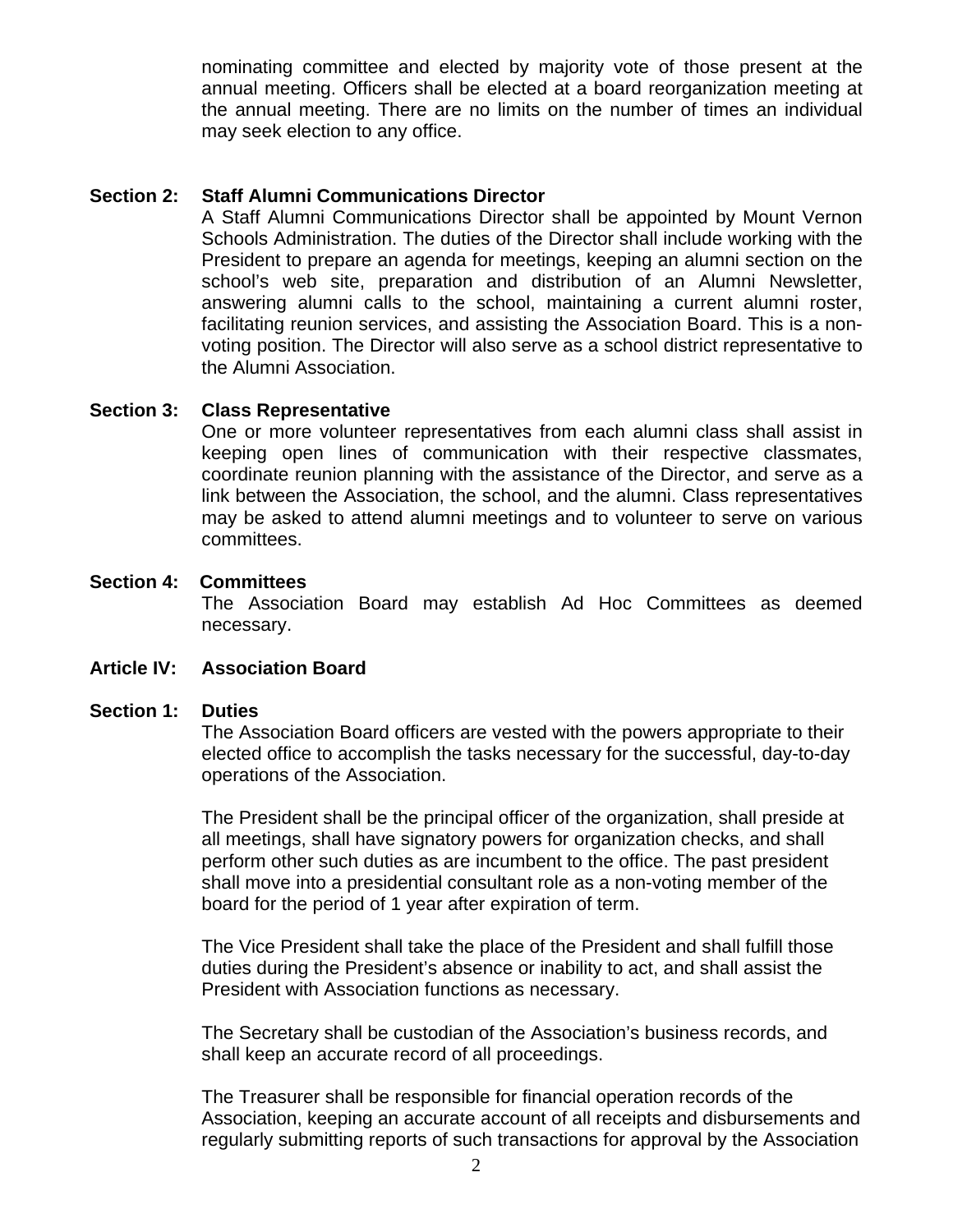Board. The Treasurer shall have signatory powers on organization checks, along with the President.

Directors shall attend meetings of the Association Board and shall have a vote on issues brought before the Association Board.

# **Section 2: Resignation**

Any board member may resign their position by tendering a letter of resignation to the President of the Association. The vacancy will be filled at the board's discretion. In the event of resignation by the President, the Vice President shall assume the duties of President, and a replacement shall be elected for the Vice President position.

## **Section 3: Removal From Office**

Any board member who fails to perform the duties of the office to which the individual has been elected may be removed from the office by a two-thirds vote of the Association Board, excluding the person being voted on.

## **Section 4: Compensation**

No compensation shall be paid to any member of the Association Board. Reimbursement of actual out-of-pocket expenses incurred on behalf of the Association may be authorized.

#### **Article V: Operation**

## **Section 1: Annual Meeting**

There shall be an annual meeting of the Association, with notice provided on the Alumni website and in the Alumni Newsletter at least one month prior to the meeting. The purpose of the annual meeting shall be the election of board members, the presentation of annual reports by the officers, and such other items as may be placed on the agenda by the Association Board. The Association may hold additional general membership meetings throughout the year at the call of the President.

## **Section 2: Association Board Meetings**

Two meetings of the Association Board shall be held annually at a time and location specified by the President, with additional meetings scheduled as necessary. A Foundation representative may attend these meetings. Other alumni representatives may attend these meetings.

#### **Section 3: Quorum**

A quorum for the purpose of transacting Association Board business, shall consist of a majority of Association Board Members, at least two of whom shall be officers.

#### **Section 4: Rules of Order**

Robert's Rules of Order shall govern the Association.

# **Section 5: Fiscal Year**